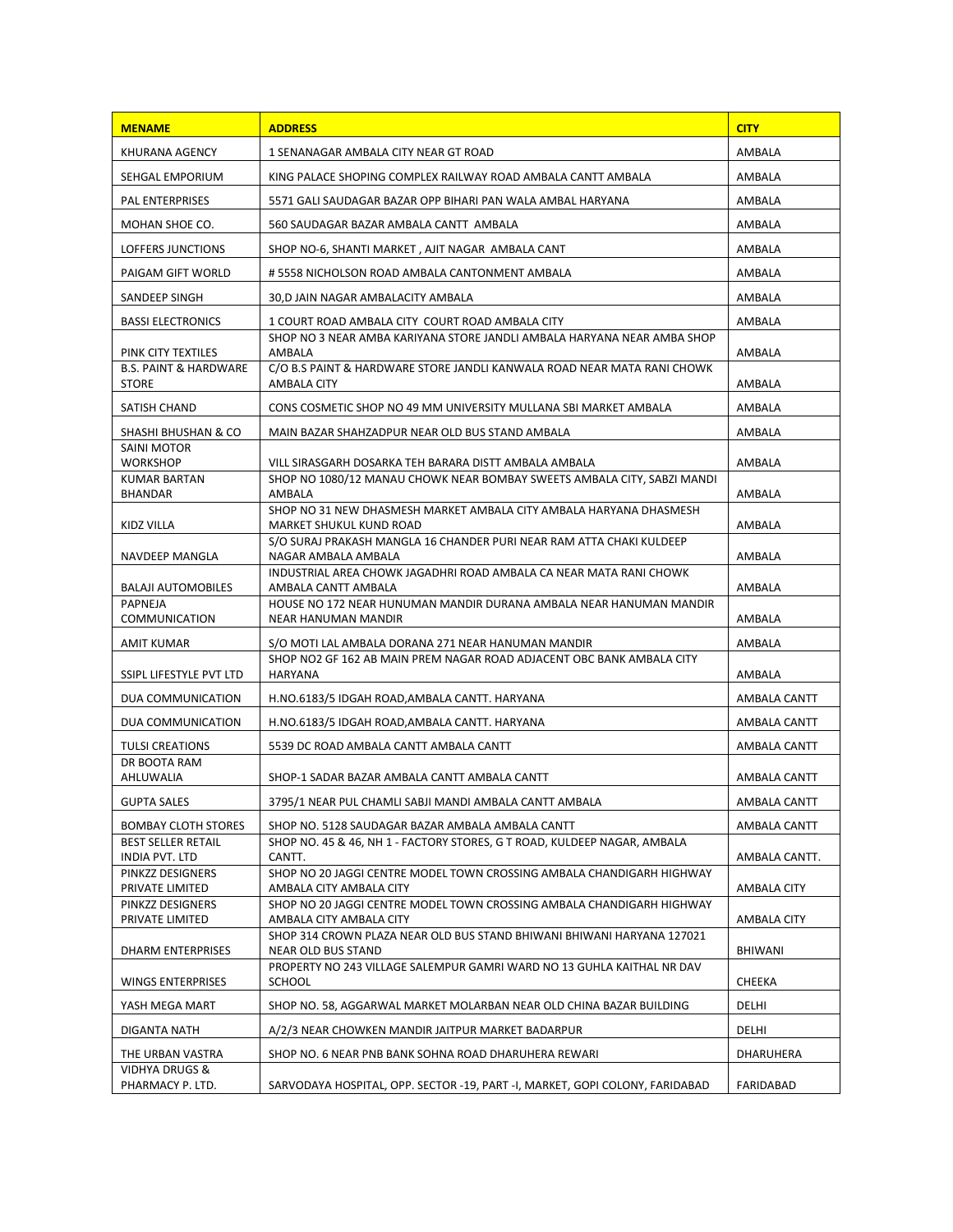| TRIUMPH AUTO PVT. LTD                           | 20/2, MUJJESSAR MORE, OPP. ORIENT FANS FACTORY, YMCA CHOWK, DELHI MATHURA<br>ROAD. FARIDABAD                                              | FARIDABAD        |
|-------------------------------------------------|-------------------------------------------------------------------------------------------------------------------------------------------|------------------|
| TRIUMPH AUTO PVT LTD                            | 20/2, MUJJESSAR MORE, OPP. ORIENT FANS FACTORY, YMCA CHOWK DELHI MATHURA<br>ROAD, FARIDABAD                                               | FARIDABAD        |
| TRIUMPH AUTO PRIVATE<br>LIMITED                 | 20/2 MUJESSAR MORE OPP ORIENT FACTORY MATHURA ROAD LANDMARK NEAR YMCA<br>CHOWK DELHI MATHURA ROAD MATHURA ROAD                            | FARIDABAD        |
| TINKU MIGLANI                                   | SHOP NO-111 MARKET NO-1 NIT FARIDBAD HARYANA                                                                                              | FARIDABAD        |
| AGGARWAL MEDICAL                                | 3119/53 NAIN CHOWK JAWAHAR COLONY NIT HARYANA INDIA FARIDABAD WEST NAIN                                                                   |                  |
| <b>STORE</b>                                    | <b>CHOWK NAIN CHOWK</b>                                                                                                                   | FARIDABAD        |
| TOP SPEED MOTORS                                | 17/6 MATHURA ROAD OPP NAGPLE RESTAURANT NEAR GANESH SERVICE STATION<br>FARIDABAD                                                          | FARIDABAD        |
| MEHRAB ALAM                                     | 1ST FLOOR CROWN INTIRIOR MALL FARIDABAD SECTOR-35 MAIN MATHURA ROAD 1ST<br>FLOOR INTERIOR FARIDABAD HARYANA                               | FARIDABAD        |
| WAHE GURU S & W<br><b>FURNITURE</b>             | SHOP NO-120, SEC-110, 9-10 DIVIDING ROAD BALLABGARH                                                                                       | FARIDABAD        |
| KAVITA FOODS                                    | SHOP NO-106 HUDA MARKET OPP AXIS BANK SECTOR-37 FARIDABAD HARYANA                                                                         | FARIDABAD        |
| PANKAJ ELECTRICALS                              | D-133 SGM NAGAR K.C BADKHAL ROAD FARIDABAD HARYANA PATEL CHOWL                                                                            | FARIDABAD        |
| RADHEY SHYAM                                    | RAJEEV COLONY SEC-56 SAMAYPUR ROAD OPP.BALAJI FURNITURE BALLABGARH                                                                        |                  |
| <b>TRADING CO</b>                               | LANDMARK NR BANSI VIDHAYA NIKETAN BALLABGARH                                                                                              | FARIDABAD        |
| SHYAM                                           | SARPANCH MARKET ANANGPUR                                                                                                                  | <b>FARIDABAD</b> |
| SHYAM GENERAL STORE                             | SHOP NO-5 VILLAGE ANANGPUR VIL-FARIDABAD TEH- FARIDABAD                                                                                   | FARIDABAD        |
| <b>BALAJI SANITARY &amp;</b><br><b>HARDWARE</b> | B-102 MAIN ROAD GREEN FIELD COLONY FARIDABAD GATE NO 2                                                                                    | <b>FARIDABAD</b> |
| KINGSTON BAKERY                                 | SHOP NO B-102 GREEN FIELD COLONY VIL ANANGPUR                                                                                             | FARIDABAD        |
| RAJ MEDICOS                                     | L.G.F SHOP NO 23 GREEN VALLEY PLAZA MARKET SECTOR 41-42 FARIDABAD LANDMARK-<br>FARIDABAD HARYANA GREEN VEELY PLAZA SECTOR 41-42 FARIDABAD | FARIDABAD        |
| SOULFUL CREATION                                | GROUND FLOOR B-703 GREEN FIELD COLONY FARIDABAD FARIDABAD HARYANA<br>LANDMARK GATE NO-10 FARIDABAD                                        | FARIDABAD        |
| SUNIL KUMAR JINDAL                              | NEAR AGGARSHAIN CHOWK MAIN BAZAR BALLABGARH FARIDABAD                                                                                     | FARIDABAD        |
| SANJAY                                          | MAIN BAZAR BALLABGARH OPP. MOHAN RAKHI FARIDABAD H FARIDABAD                                                                              | FARIDABAD        |
| <b>OMAXXE PHARMACY</b>                          | TIGAON ROAD OPP OZONE PARK APPARTMENT SECTOR-86                                                                                           | FARIDABAD        |
| <b>OMAXXE PHARMACY</b>                          | TIGAON ROAD OPP OZONE PARK APPARTMENT SECTOR-86                                                                                           | FARIDABAD        |
| <b>VIKASH BARTAN</b><br>BHANDAR                 | SHOP NO. SC-68 NIT FARIDABAD                                                                                                              | FARIDABAD        |
| AMIT BARTAN STORE                               | NR AMBEDKAR CHOWK MAIN MARKET BLB                                                                                                         | FARIDABAD        |
| <b>VIRMANI ELECTRONICS</b>                      | 40 FEET ROAD CHAWLA COLONY BALLABGARH                                                                                                     | FARIDABAD        |
| SHRI HARI JI STEEL                              |                                                                                                                                           |                  |
| <b>FURNITURE WORK</b>                           | PATHWARI MANDIR ROAD BALLABGARH BLB                                                                                                       | FARIDABAD        |
| R K SAREES                                      | GALI JAIN MANDIR BANIYA WARA MAIN BAZAR BALLABGARH NEAR JAIN MANDIR JAIN<br><b>MANDIR</b>                                                 | FARIDABAD        |
| ARMAN TELECOM                                   | BHAGAT SINGH COLONY SHOP NO 19 OPPOSITE GANGOTRY CAMPUS TIGAON<br>BALLABGARH LANDMARK NR VISAKARMA COOLAR WORKS BALLABGARH                | FARIDABAD        |
| <b>WINDOW TECHS INDIA</b><br>PRIVATE LIMITED    |                                                                                                                                           |                  |
|                                                 | SCF-50 SECTOR-15 HUDA MARKET FARIDABAD HARYANA FARIDABAD                                                                                  | FARIDABAD        |
| NASRU AUTO CENTER                               | 12/4 MATHURA ROAD SARAI KHWAJA FARIDABAD<br>15 A MKT NO 1 NEAR HARI OM JEWELLERS NIT FARIDABAD HARYANA LANDMARK NEAR                      | FARIDABAD        |
| SAI COLLECTION                                  | HARI OM JEWELLERS FARIDABAD                                                                                                               | FARIDABAD        |
| DHINGRA BAKERY                                  | SHOP NO-294/6 MAIN MARKET OLD FARIDABAD LANDMARK-NR LINK ROAD FARIDABAD                                                                   | FARIDABAD        |
| DHINGRA BAKERY                                  | SHOP NO 1089 LINK ROAD OLD FARIDABAD 121003 FARIDABAD                                                                                     | FARIDABAD        |
| <b>BHAGWATI SUPER MART</b>                      | DSS NO-0030 SECTOR-21C FARIDABAD FARIDABAD HARYANA 121001 LANDMARK-NEAR<br>AND RA BANK FARIDABAD                                          | FARIDABAD        |
| MD STORE                                        | A-1560 GREEN FIELD COLONY GATE NO 4 & 5 FARIDABAD FARIDABAD                                                                               | FARIDABAD        |
| OM GARMENTS                                     | BANIYA WADA RAJENDER PARSAD BALI GALI BALLABGARH LANDMARK-RAJU CABLE<br>NETWORK FARIDABAD                                                 | FARIDABAD        |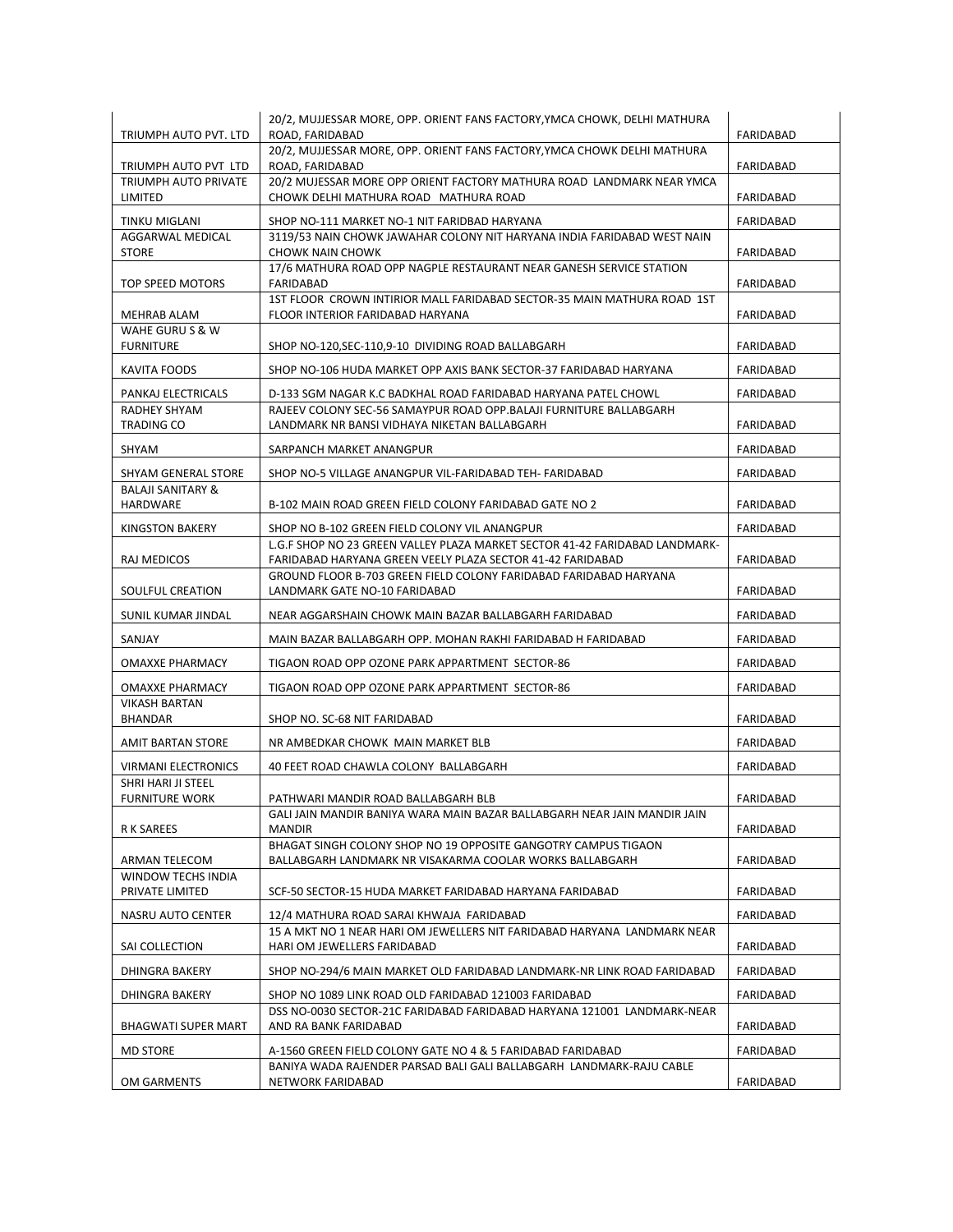| <b>VINAYAK ENTERPRISES</b>                              | 1ST FLOOR SCO NO-57 SECTOR-79 OMAXE WORLD STREET GREATER FARIDABAD<br>LANDMARK-WORLD STREET FARIDABAD               | FARIDABAD        |
|---------------------------------------------------------|---------------------------------------------------------------------------------------------------------------------|------------------|
| MEERUT BIRYANI WALA                                     | 07 BATA CHOWK FARIDABAD HARYANA NEAR HP PETROL PUMP NEELAM BATA CHOWK<br>LANDMARK-NEAR HP PETROL PUMP FARIDABAD     | FARIDABAD        |
| <b>ACADEMY SPORTS</b>                                   | 1E-21-22 NIT FARIDABAD FARIDABAD                                                                                    | <b>FARIDABAD</b> |
| <b>KUSHWAHA</b><br>COMMUNICATION                        | WARD NO 19 1528 NEAR PREM PUBLIC SCHOOL DAYAL NAGAR FARIDABAD LANDMARK-<br>NEAR HANUMAN MANDIR FARIDABAD            | FARIDABAD        |
| KOHINOOR MOTORS                                         | MAIN MATHURA ROAD NEAR ESCOARTS MUJJESSER METRO STATION RAILWAY FATAK<br>RAILWAY FATAK                              | FARIDABAD        |
| RAJSHREE COLLECTIONS                                    | NEAR MASJID MAIN BAJAR BALLABGARH BALLABGARH                                                                        | <b>FARIDABAD</b> |
| SHREE JEE CLOTH STORE                                   | DR. CHANDERSAIN WALI GALI NEAR RAJU CABLE LANDMARK-RAJU CABLE BANIYAWARA<br>BALLABGARH FARIDABAD                    | FARIDABAD        |
| M/S NARANG MOBILE<br>ZONE                               | M/S NARANG MOBILE ZONE OPP HARYANA BATTERY HOUSE RAVI DAS CHOWK NEAR<br>RAVIDAS CHOWK                               | FATEHABAD        |
| RAJESH BHANDARI                                         | OPP. PRIMARY GOVT SCHOOL, SIKANDERPUR GHOSI, DLF PHASE-1                                                            | <b>GURGAON</b>   |
| <b>CLASSIC AURAH</b>                                    | GS 017 UPPER GROUND FLOOR GRAND MALL SECTOR ROAD DLF PHASE 1 CITY NR MGF<br>MEGA CITY MALL GURGAON                  | <b>GURGAON</b>   |
| <b>DEV FASHION</b>                                      | UG 018 GRAND MALL MG ROAD GURGAON LANDMARK MGF MEGA CITY MALL<br><b>GURGAON</b>                                     | <b>GURGAON</b>   |
| DAILY NEEDS SHOP                                        | SHOP NO 1 OUT GATE MAPLE HEIGHTS SECTOR 43 SUSHANT LOK 1 NR HDFC BANK<br><b>GURGAON</b>                             | <b>GURGAON</b>   |
| OM OPTICIANS                                            | SHOP NO 3 NEAR AIRTEL OFFICE OPPOSITE SECTOR 4 AND 7 CHOWK DAYANAND<br>COLONY NEAR AHUJA EYE HOSPITAL               | <b>GURGAON</b>   |
| SHRI BALAJI TYRE CARE                                   | NA RAILWAY ROAD DAYANAND COLONY NEAR YUME HONDA SHOWROOM                                                            | <b>GURGAON</b>   |
| <b>MAHADEV CAR</b><br><b>ACCESSORIES</b>                | SECTOR-52 NEAR WAZIRABAD SUBZI MANDI SUBJI SUBZI MANDI GURGAON                                                      | <b>GURGAON</b>   |
| TRIUMPH AUTO PVT LTD                                    | KHASRA NO 1518 904 2, KHANDSA ROAD, BEHRAMPUR, OPP MADHUSUDAN AUTO,<br>GURGAON, HARYANA                             | <b>GURGAON</b>   |
| TRIUMPH AUTO PVT LTD                                    | KHASRA NO 1518 904 2, KHANDSA ROAD, BEHRAMPUR, OPP MADHUSUDAN AUTO,<br>GURGAON, HARYANA                             | <b>GURGAON</b>   |
| TRIUMPH AUTO PVT LTD                                    | KHASRA NO 1518 904 2, KHANDSA ROAD, BEHRAMPUR, OPP MADHUSUDAN AUTO,<br>GURGAON, HARYANA                             | <b>GURGAON</b>   |
| RANJEET KUMAR                                           | SHOP NO-5 SILVER OAKS NEAR POST OFFICE DLF-1 GURGAON                                                                | <b>GURGAON</b>   |
| AAKARSHAN EXCLUSIVE                                     | SHOP NO-494/6 NEAR JAIN MANDIR SADAR BAZAR                                                                          | <b>GURGAON</b>   |
| AMBA ENTERPRISES<br><b>SHREE RAM GLASS &amp;</b>        | BARA BAZAR BASAI ROAD                                                                                               | <b>GURGAON</b>   |
| <b>BODY PARTS HOUSE</b>                                 | SHOP NO 4 NEAR SHREE KRISHNA MANGLAM GARDEN SEC 5 MATA ROAD GURGAON                                                 | <b>GURGAON</b>   |
| <b>GANPATI SALES</b>                                    | NABADA BAZAR BADSHHPUR NEAR GOVT DISPENSARY GURUGRAM                                                                | <b>GURGAON</b>   |
| <b>VIKAS KIRYANA STORE</b>                              | NEAR SHIV MANDIR MAW BAZAR VPO BADSHAHPUR                                                                           | <b>GURGAON</b>   |
| LOVELY FASHION POINT                                    | MAIN MARKET LOVELY FASHION POINT BAPSHAHPUR NEAR AGARGAL SHOPS                                                      | <b>GURGAON</b>   |
| YADAV CATERERS                                          | PLOT NO 2 MAIN ROAD ATUL KATARIYA CHOWK SUKHRALI ENCLAVE SECTOR 17A<br><b>GURGAON NR ATUL KATARIYA CHOWK</b>        | <b>GURGAON</b>   |
| <b>GAURAV FASHION</b>                                   | VPO KHANDSA OPPOSIE BALAJI MANDIR GURGAON GURUGRAM GURGAON                                                          | <b>GURGAON</b>   |
| ARUN READYMADE<br><b>GARMENTS</b>                       | SHOP NO 11 KATARIA MARKET NEW MATA ROAD RAJIV NAGAR GURGAON                                                         | <b>GURGAON</b>   |
| VIVI INTERNATIONAL                                      | HOUSE 260 SEC 38 URBAN ESTATE SUB TEHSIL BADSHAHPUR NEAR SANI MANDIR<br><b>GURGAON</b>                              | <b>GURGAON</b>   |
| <b>SONAM FURNITURE &amp;</b><br><b>HARIOM DECORATOR</b> | NH-8 SEC-82 A VILLAGE RAMPURA GURGAON                                                                               | <b>GURGAON</b>   |
| POOJA OPTICALS                                          | 795/8 RELIANCE FRESH JAKUMPURA GURGAON JACUMPURA NEAR KRISHNA SWEETS<br><b>GURGAON</b>                              | <b>GURGAON</b>   |
| <b>ISHIKA CROCKERY HOUSE</b>                            | 135/5 JACUBPURA GURUGRAM NEAR KRISHNA MANDIR GURGAON                                                                | <b>GURGAON</b>   |
| <b>SUMAN GARMENTS</b>                                   | SADAR BAZAR GURGAON NEAR REWARI SWEETS                                                                              | <b>GURGAON</b>   |
| KAATH KA                                                | SHOP NO 39 FIRST FLOOR GLOBAL FOYER 1ST FLOOR PALAM VIHAR GURUGRAM NR<br>KOTAK MAHINDRA BANK NR ANSAL PLAZA GURGAON | <b>GURGAON</b>   |
| WAHID FOOD                                              | PLOT NO-100 RAJEEV NAGAR SHIV MANDIR CHOWK NEAR SHIV MANDIR CHOWK<br><b>GURGAON</b>                                 | <b>GURGAON</b>   |